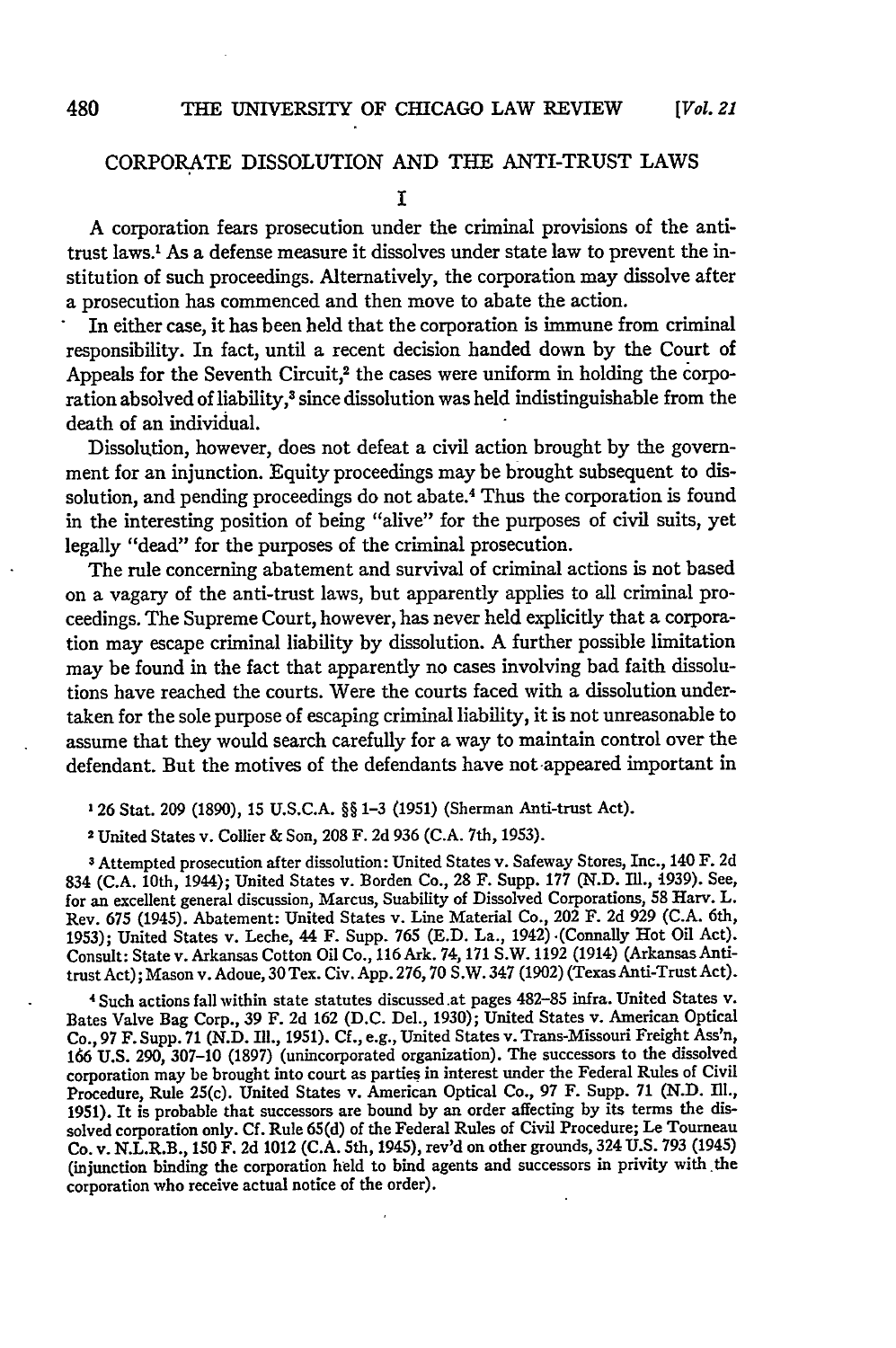## **IP541 COMMENTS**

the reported cases. In *United States v. Leche<sup>s</sup>* and *United States v. Line Materials Co.8* the dissolutions were in "good faith," i.e., not for the express purpose of avoiding the impending prosecution. In the remaining cases, the motives for dissolution were not mentioned.<sup>7</sup>

In a recent case, however, a proposed corporate dissolution was enjoined because a criminal action was pending against the corporation. In *United States v. Western Pennsylvania Sand and Gravel Association,8* the government prosecuted a dozen sand and gravel producers for criminal and civil contempt of a 1940 consent decree. While the contempt proceeding was pending, one corporate defendant moved to abate the prosecution against it on the grounds that it planned to dissolve. The court granted the government's motion to restrain the completion of the dissolution in order to insure continued criminal responsibility. This appears to be the first modern instance in which a federal court has issued such a restraining order.9 Perhaps the infrequency of such orders may be explained by the fact that the court seldom knows of the proposed dissolution in advance, and it loses its jurisdiction upon completed dissolution.

The *Western Pennsylvania Sand and Gravel* case refuses to apply the rules concerning a completed dissolution to one that is impending. While this limitation is desirable as a matter of policy, it does not affect the major area of the law.

II

The present state of the law has resulted from a failure of the courts to treat corporate dissolutions realistically when the corporation is involved in criminal proceedings. The common law rules concerning abatement and survival of actions have been narrowed or obliterated in all areas other than the area of criminal prosecutions of corporations. 10 This lag may perhaps be attributed to the relative infrequency of such actions.

At common law all criminal actions abated upon the death of an individual defendant.<sup>11</sup> The same rule applied to civil actions except in a few specific situations.<sup>12</sup> Similarly, actions against a corporation abated upon its dissolution,

**s** 44 F. Supp. 765 (E.D. La., 1942). **6** 202 F. 2d 929 (C.A. 6th, 1953).

**<sup>7</sup>**In United States v. Safeway Stores, Inc., 140 F. 2d 834 (C.A. 10th, 1944), the last of five dissolutions occurred barely three days before the indictments were served, yet the court dismissed the suits without commenting upon this suspicious circumstance.

**8** 114 F. Supp. **158** (W.D. Pa., **1953).**

Suits to restrein corporate dissolution have seldom been in the federal courts, particularly since dissolution has little effect on bankruptcy proceedings. See note 53 infra. But cf. Fisk v. Union Pac. R. Co., 9 Fed. Cas. to prevent fraud on creditors).

**10 The** development has been almost completely statutory. 1 C.J.S. Abatement and Revival § **116** et seq. **(1936).**

**<sup>11</sup>**United States v. Pomeroy, **152** Fed. **279 (C.C. S.D.** N.Y., **1907),** rev'd on other grounds, 164 Fed. 324 **(C.A. 2d, 1908).,**

"1 **C.J.S.** Abatement and Revival § **115 (1936).**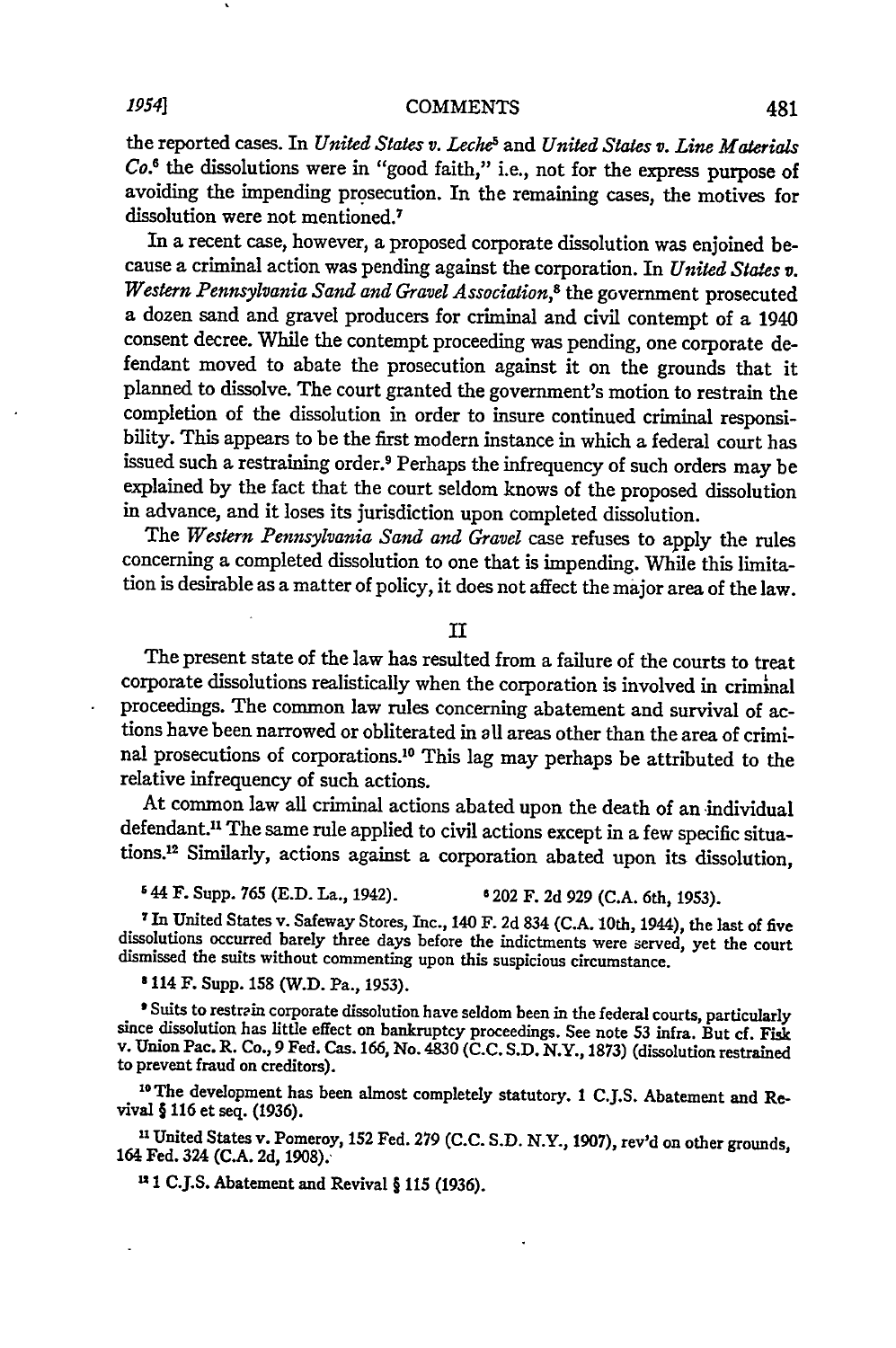*[Vol. 21*

which the courts refused to distinguish from the death of an individual.<sup>13</sup> The rule applied to corporations was understandable, since corporate assets escheated to the Crown upon formal dissolution.<sup>14</sup>

The common law rules of abatement of civil actions have been drastically limited by statutory enactment, both in England and in the United States. Survival statutes have been enacted in most common law jurisdictions. 15 However, the statutes widening survival of civil actions have not been applied to .corporations, to which the common law rules continue to apply.16 Thus, while the common law rules of corporate dissolution have been rationalized by a comparison to the death of an individual, dissolution has not been held to be so similar that the new statutory rules of survivability of actions could be applied to it.

With the emergence of the modern business corporation it became evident that the law led to harsh results. The whole concept of the corporation had changed. Modem procedures of corporate organization bear little resemblance to the special grant of power from the Crown required in earlier days.17 Dissolution now can be achieved without a formal court decree.<sup>18</sup> The return of the charter to the incorporating state authority is normally a routine procedure and receives little public attention.<sup>19</sup> But because easy methods of incorporation and dissolution were too readily abused to avoid payment of just claims, all states have adopted remedial legislation or devised other means of affording some protection to creditors. By far the most common devices are statutory enactments<sup>20</sup> which provide that either "suits,"<sup>21</sup> "actions,"<sup>22</sup> or "proceedings"<sup>23</sup> may be

**13 9** Holdsworth, History of English Law 69-71 (1926). Probably this statement arose since the same rule applied in both the individual and corporate person situation. Certainly the two were not treated as identical for all purposes. Ibid., at 49 and 69.

**<sup>14</sup>**Ibid., at 69-71.

482

<sup>15</sup> 1 C.J.S. Abatement and Revival § 116 (1936). See Note, Inadequacies of English and State Survival Legislation, 48 Harv. L. Rev. 1008 (1935).

**16** Torry v. Robertson, 24 Miss. 192 (1852).

**17** 9 Holdsworth, History of English Law 45-48 (1926).

**IS** Ballantine, Corporations **§** 316 (1946); 16 Fletcher, Cyclopedia of Corporations 8025 (Perm. Ed., 1942).

**19** Consider, for example, the situation in In re Peer Manor Bldg. Corp., 134 F. 2d 839 (C.A. 7th, 1943), cert. denied 320 U.S. 211 (1942). Creditors started involuntary bankruptcy proceedings against a corporation, only to discover it had forfeited its charter to the state seven years earlier. See also 16 Fletcher, Cyclopedia of Corporations 8013 (Perm. Ed., 1942). Notice by publication is required by several states. Ballantine, Corporations **§** 316 (1946).

**20** Idaho, Iowa, Kentucky, Louisiana, and Washington do not have such statutes. These states achieve the same result by other means. See, for example, Ky. Rev. Stat. (Baldwin, Supp., 1953) § 271.515 et seq.; 5 La. Rev. Stat. (West, 1951) **§** 12:57(1), and commentary, Dunbar and Nabors, The Louisiana Business Corporation Law, Ibid., at pp. XXXI, LXIV; 2 Wash. Rev. Code (1951) **§** 23.44.050.

21 Ala. Code Ann., Tit. 10 § 110 (West, 1941); 1 Alaska Comp. Laws (1949) § 36-1-148; 4 Ariz. Code Ann. (Supp., 1951) 8 53-309; 6 Ark. Stat. Ann. (1948) **§** 64-806; 2 Fla. Stat. (1951) **§§** 611.32, 612.47, 612.53; Ga. Code Ann. (Harrison, Supp., 1951) **§** 22-1874; Kan. Gen. Stat. Ann. (Corrick, 1949) **§** 17-3606; 1 Me. Rev. Stat. (1944) c. 49, **§** 99; 1 *Md.* Ann. Code (Flack, 1951) Art. 23, **§§** 74(b), 78 (sue or be sued); 5 Mass. Ann. Laws (Michie, 1948) c. 155, **§** 51; 15 Mich. Stat. Ann. (Henderson, 1937) **§** 21.75; 4 Miss. Code Ann. (1942) **§** 5353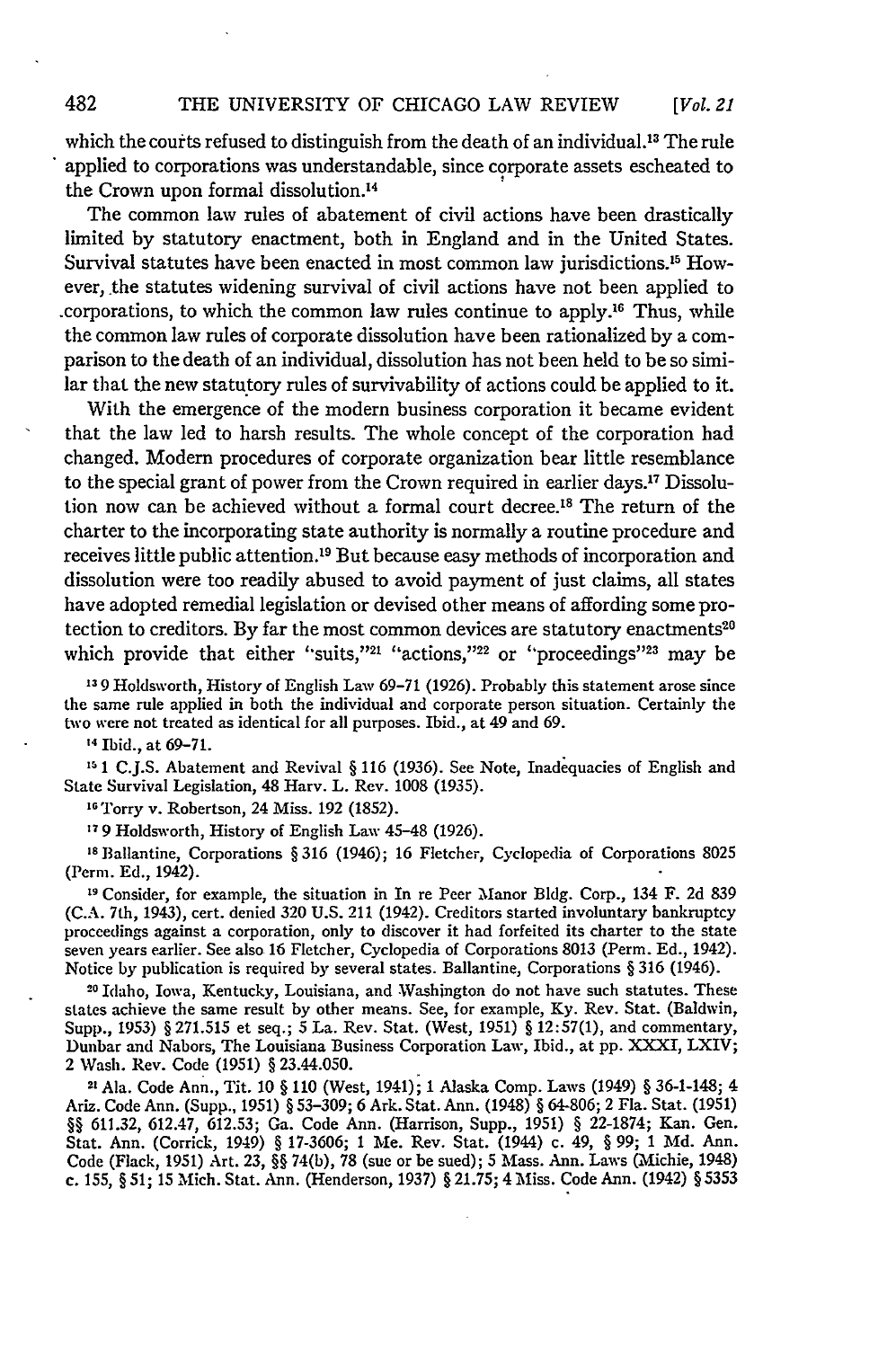brought by or against the corporation for a specified time<sup>24</sup> after dissolution.<sup>23</sup> The federal courts have ruled that these state statutes determine the suability of dissolved corporations for federal purposes.<sup>26</sup> Since there are no state authorities passing on the applicability of these statutes to criminal actions, the federal courts were faced with a problem of first impression.

In the leading case of *United States v. Safeway Stores,27* indictments charging violations of the criminal provisions of the Sherman Act were returned shortly after the dissolution of five subsidiary co-defendants. The subsidiaries had been incorporated in California, Nevada, Delaware, and Texas. The court held that the California statute, $28$  which provides that "actions" may be brought subsequent to dissolution, did not permit institution of a criminal proceeding since

[a] criminal prosecution, although instituted by an individual, is not in any sense an action between the person instituting it and the prisoner. It is not an action at all. That is defined to be "the legal demand of one's rights, or the form given by law for the recovery of that which is due." Bouvier's Law Dictionary.<sup>29</sup>

The court read the Nevada<sup>30</sup> and Delaware<sup>31</sup> statutes as providing that "suits"

21 Corp. C.A. (Calif., Deering, 1933) § 5400; 2 Minn. Stat. (1949) c. 300.59; 2B Gen. Stat. N.C. (Michie, 1950) § 55-132; 15 Pa. Stat. (Purdon, 1938) § 2852-1106; 1 S.D. Code (1939)<br>§ 11.0903; 3 Wyo. Comp. Stat. (1945) § 44-1103 (suit or action).

<sup>23</sup> 5 Ore. Comp. Laws Ann. (Supp., 1947) § 77-259 (action, suit, or proceeding); Wis. Stat. (1951) § 180.787 (suit or proceeding). A few states provide, that a dissolution will not take away or impair any "remedy" against the corporation: 2 Colo. Stat. Ann. (Michie, 1935) c. 41, § 68; Ill. Ann. Stat. (Smith-Hurd, 1935) c. 32, § 157.94; 6 Ind.. Ann. Stats. (Burns, 1948) **§** 25-241(2); 17 Mo. Ann. Stat. (Vernon, 1949) § 351.565.

**<sup>24</sup>**Most states provide a period of two to five years. A few have no stated time period, which means actions will be barred only by the statute of limitations. See Ballantine, Corporations § 316 (1946), who argues that the latter form **of** statute is more desirable.

25 There are similar provisions to the effect that pending actions will not abate on dissolution. These statutes employ similar words, but are sometimes broader.

**<sup>26</sup>**Defence Supplies Corp. v. Lawrence Co., 336 U.S. 631, 634 (1949); Chicago Title & Trust Co. v. Wilcox Bldg. Corp., **302** U.S. 120, **125** (1937); Oklahoma Gas Co. v. Oklahoma, **273** U.S. 257, **259** (1927). For discussion of this rule, see page 487 infra.

27140 F. **2d** 834 (C.A. 10th, 1944).

**<sup>28</sup>**Corp. C.A. (Calif., Deering, 1953) § 5400.

**"** United States v. Safeway Stores, 140 F. **2d** 834, **839** (C.A. 10th, 1944). However, the court weakens its case somewhat by using the term "criminal action" earlier in its opinion. Ibid., at 836.

**<sup>30</sup>**1 Nev. Comp. Laws (Hillyer, 1929) § 1664, amended, Nev. Comp. Laws (Supp., 1949).

**11** Del. Corp. Law Ann. (1947) § 42. The statute more recently has been construed differently. See United States v. Collier & Son, **208** F. 2d 936 (C.A. 7th, 1953).

<sup>(</sup>of suing and being sued); 2 Mont. Rev. Code (1947) § 15-1102(16) (sue or be sued); **I** Neb. Rev. Stat. (1943) §21-186; 2 N.H. Rev. Laws (1942) c. 274, §97; 1 N.J. Rev. Stat. (1937) § 14:13-4; 4 N.M. Stat. Ann. (1941) § 54-503; N.Y. Gen. Corp. Law (22 McKinney, 1951) § 29; N.Y. Stock Corp. Law (58 McKinney, 1951) § 105(8); 2 Ohio Rev. Code Ann. (Baldwin, 1953) Tit. 17, § 1701.87 (sue and be sued); R.I. Gen. Laws (1938) c. 116, §58; 1 S.C. Code (1952) § 12-601; Tenn. Code (Michie, 1938) § 3757; 2 Utah Code Ann. (1953) § 16-1-2; Vt. Stat. (1947) § 5841; Va. Code Ann. (1950) § 1370; W.Va. Code Ann. (1949) § **3095.**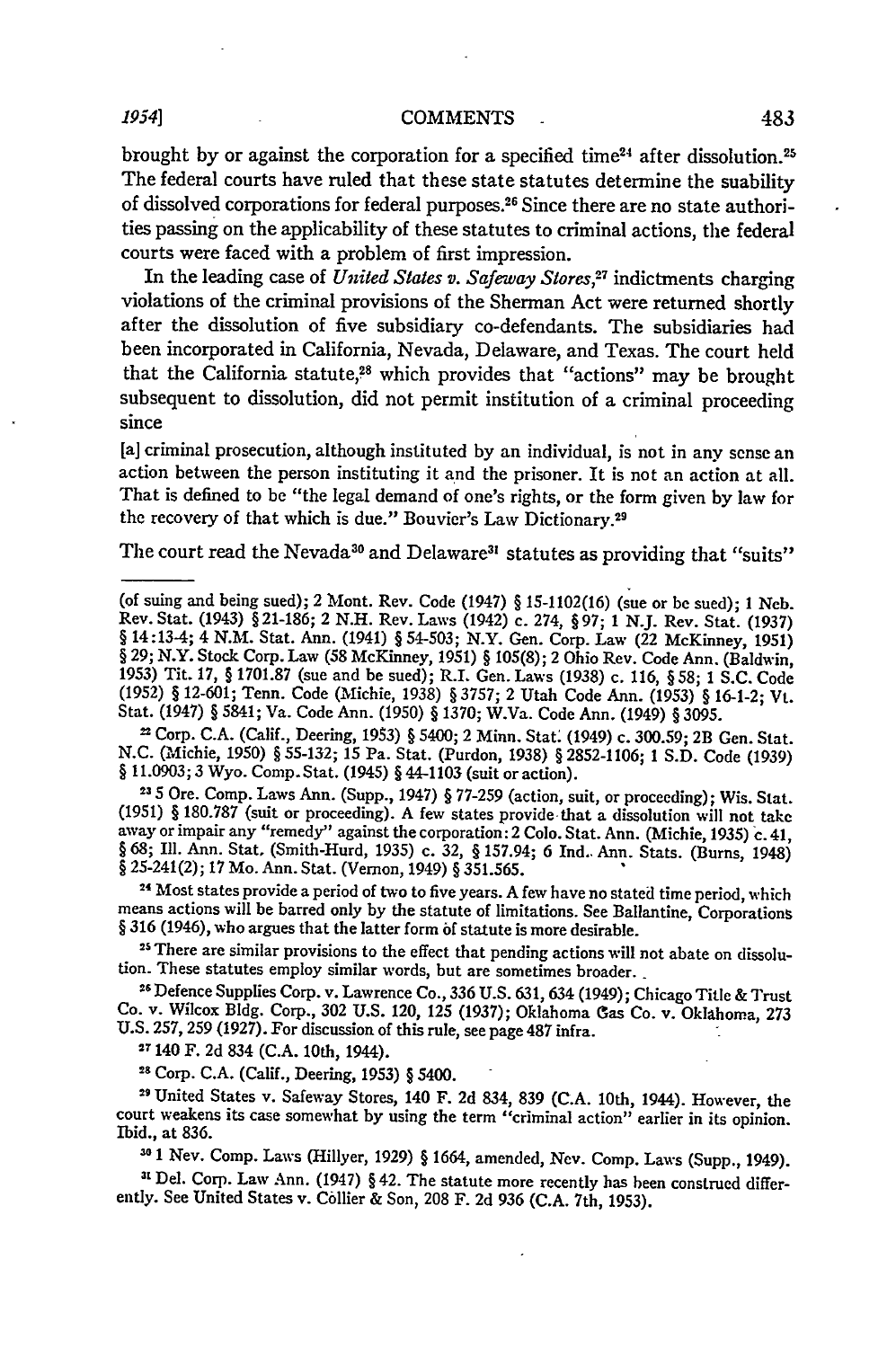#### 484 THE UNIVERSITY OF CHICAGO LAW REVIEW *[Vol. 21*

may be brought subsequent to dissolution. It was held that these statutes did not permit the institution of criminal prosecutions either:

But irrespective of lexicographers and precise technical definition, the expression "criminal suit" is unnatural and awkward to the professional ear, and is seldom used, even in common parlance. "Suit" in its general, unqualified use in legal documents, such as the one before us, naturally means, and should be construed as intended to include, the mode or manner authorized and adopted by law to redress civil injuries.<sup>32</sup>

Finally the Texas statute, which provides that "judicial proceedings" may be brought subsequent to dissolution, likewise was held not to permit criminal proceedings. The court admitted that the term "judicial proceeding" may be more broadly construed than the terms "actions" or "suits." But it relied on another section of the statute which provides that no criminal action by the state of Texas shall be lost by dissolution, and from this drew the negative inference that prosecutions by other sovereigns are excluded. <sup>33</sup>

In *United States v. Line Materials Co.,34* the defendant had dissolved in good faith after the institution of criminal proceedings under the Sherman Act. Hence the case concerned the abatement of a pending action rather than the possibility of instituting future prosecutions. The applicable Delaware statute provides that:

All corporations... shall nevertheless be continued for the term of three years... for the purpose of prosecuting and defending suits **by** or against them... **;** provided, however, that with respect to any action, suit or proceeding begun or commenced by or against the corporation prior to such expiration or dissolution **...** and with respect to any action, suit or proceeding begun or commenced by or against the corporation within three years after the date of such expiration or dissolution... such corporation shall for the purposes of such actions suits or proceedings so begun or commenced be continued bodies corporate beyond said... period and until any judgments, orders, or decrees therein shall be fully executed.<sup>35</sup>

The court, nevertheless, held that the action abated upon dissolution, since "The dominating term of the section is the word 'suits' which stands, alone in the enabling language of the section. . . .<sup>736</sup>

In the recent case of *United States v. Collier & Son,37* the Seventh Circuit refused to follow the preceding cases. A criminal proceeding was brought under the Fair Labor Standards Act<sup>38</sup> eight months after the defendant had dissolved under Delaware law. The court construed the Delaware statute to permit the institution of such a proceeding, and refused to follow the *Line Materials* case:

SIbid., at 839. 3 Tex. Stat. Ann. (Vernon, 1945) §§ **1388,** 1374.

4 202 F. **2d** 929 (C.A. 6th, 1953). **U** Del. Corp. Law **Ann.** (1947) § 42.

**"1** United States v. Line Material Co., 202 F. **2d** 929, 931 **(C.A.** 6th, **1953).**

**37 208** F. **2d** 936 (C.A. 7th, 1953).

**3852** Stat, 1060 (1938), 28 U.S.C.A. § 201 (1947).

**<sup>2</sup>** United States v. Safeway Stores, 140 F. **2d** 834, 838 **(C.A.** 10th, 1944).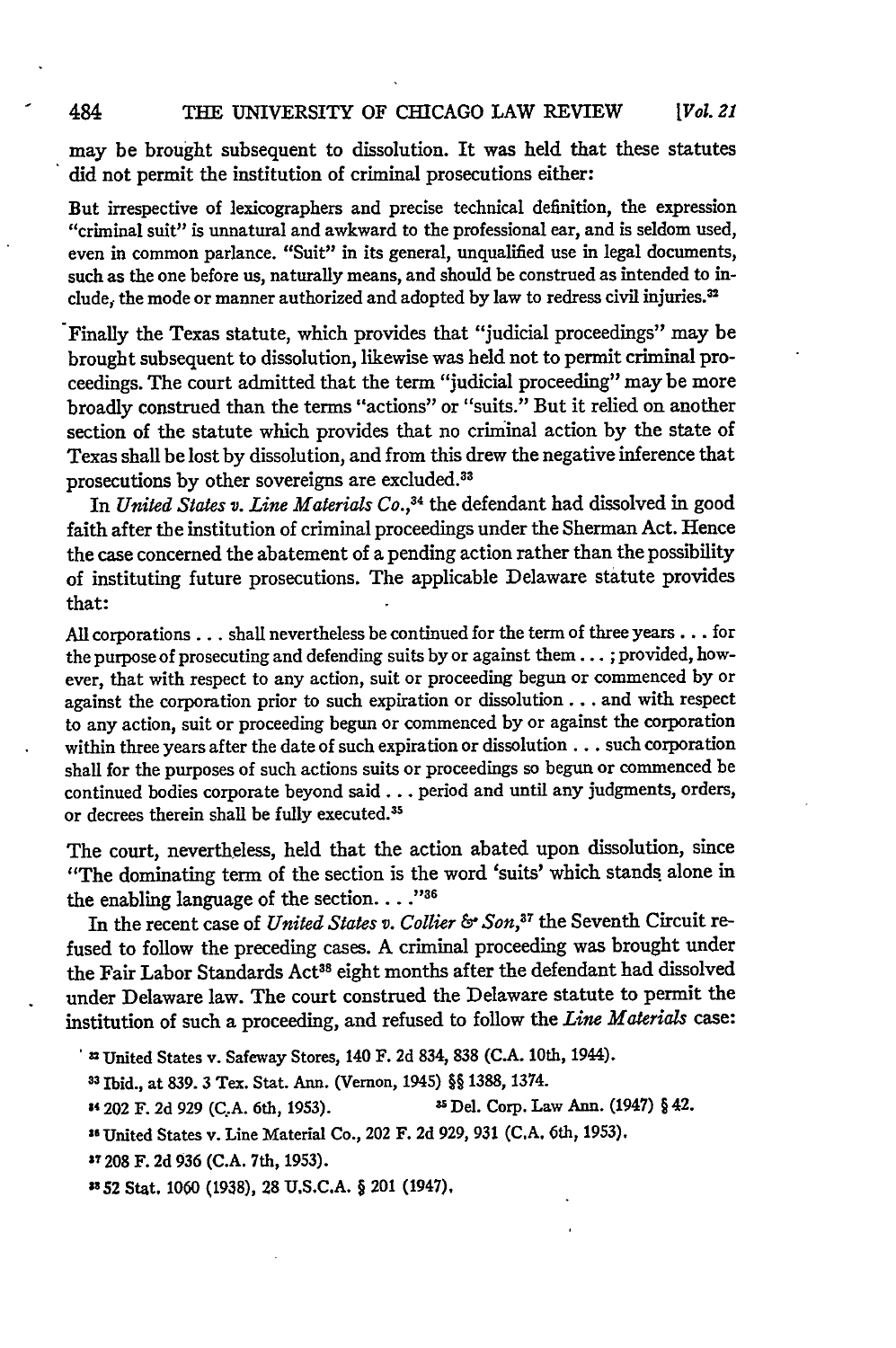### *195s41* **COMMENTS**

We agree that the word "suit" or the word "action" standing alone might reasonably be held as not including a criminal prosecution, but when the word "proceeding" is added we think a combination is presented which is well near conclusive of **all** forms of litigation.<sup>39</sup>

This interpretation of the Delaware statute appears to rest on firm grounds. However the effect of the case is limited. Only a handful of the states provides that "proceedings" may be brought subsequent to dissolution. In the majority of the states, the Safeway result still holds.

#### **III**

It is difficult to reconcile the Safeway and *Line Materials* cases with policy considerations. There appears to be little basis on which one **can** argue that the drafters of the corporate survival statutes intended to differentiate between criminal and civil actions. The intent of the drafters seems clear. Corporations should not be able to escape liability **by** the voluntary act of dissolution. Criminal actions against corporations are relatively rare, and it is reasonable to suppose that the drafters did not consider them, much less realize that they were not, in terms, included within the statute. The *Safeway* case fails to go beyond the express wording of the statutes and restricts their apparent intent.<sup>40</sup> The *Line Materials* case goes even further, and expressly refuses to apply a proviso of the statute. There is no consideration of the policy underlying either the criminal or the survival statute; rather, the courts constrict the meanings of words in an effort to follow an ancient common law rule of dubious origin and doubtful merit.

The basic idea underlying the two decisions is a supposed similarity between corporate dissolution and the death of an individual. Criminal actions should abate upon the demise of the individual; imprisonment is rather ineffective, and the levying of a fine in effect punishes the defendant's heirs.<sup>41</sup> It is apparent however, that these reasons against continued criminal liability do not apply to a corporate defendant.

In other fields of the law the fictional character of the corporation as a legal person has long been realized.<sup>42</sup> The corporation is a legal entity separating cer-

**39 208 F. 2d 936, 939 (C.A. 7th, 1953).** 4 11 11 12 12 12 12 12 12 12 13 13 14 14 15 16 16 16 16 16 16 16 16 16<br><sup>40</sup> It has often been stated that these statutes are remedial and to be liberally construed. **E.g.,** Eastman, Gardiner **&** Co. v. Warren, **109** F. **2d 193 (C.A.** 5th, 1940).

**41 United** States v. Pomeroy, 152 Fed. **279 (C.C. S.D.** N.Y., **1907),** rev'd on other grounds, 164 Fed. 324 **(C.A. 2d, 1908);** Singer v. United States, **323 U.S. 338,** 346 (1945); United States v. Mook, *125* F. **2d 706 (C.A. 2d,** 1942); Rossi v. United States, 21 F. **2d 747 (C.A.** 8th, **1927);** Pino v. United States, **278** Fed. 479 **(C.A.** 7th, **1921);** Dyar v. United States, **186** Fed. 614 **(C.A.** 5th, **1911);** United States v. Mitchell, **163** Fed. 1014 **(C.C.** Ore., **1908),** aff'd United States v. Dunne, **173** Fed. 254 **(C.A.** 9th, **1909).** <sup>42</sup>

For example a dissolved corporation may enter into voluntary bankruptcy proceedings. Bache v. Louisiana Oil Ref. Corp., **97** F. **2d** 445 **(C.A.** 5th, **1938).** Dissolved corporations remain personally liable for taxes on income earned prior to dissolution. Carter v. Commissioner, **9 T.C.** 364 (1947). **A** corporation may enter into a personal service contract after dissolution. Applicgtion of Peters, **271 App.** Div. **518, 67 N.Y.S. 2d 305 (3d** Dep't, 1947).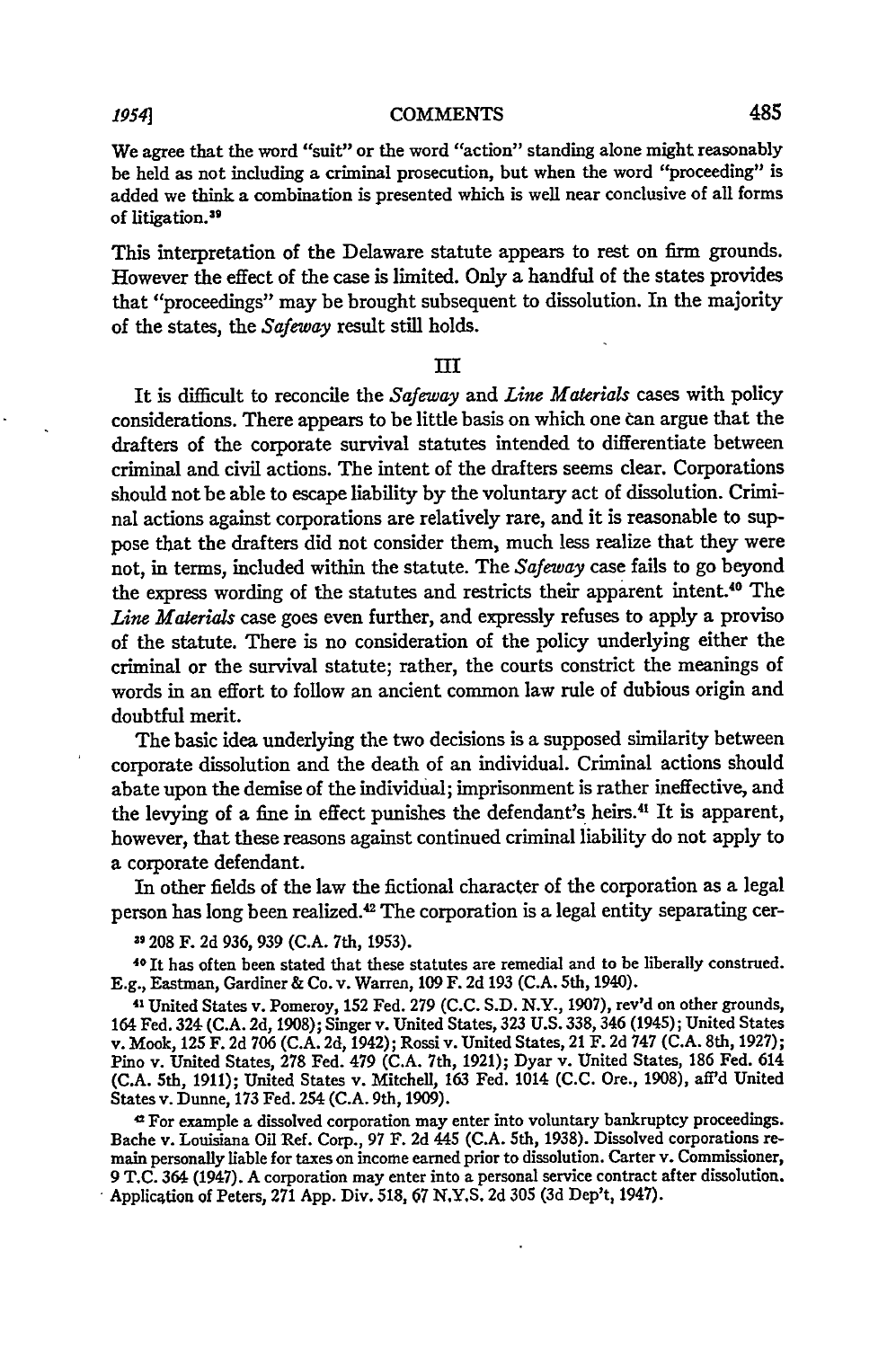#### THE UNIVERSITY OF CHICAGO LAW REVIEW *[Vol. 21*

tain assets from a group of people who control them through the corporation; it is organized to limit the entrepreneurial liability, and it conducts business in its own name. Dissolution of a corporation does not ipso facto affect the assets, the controlling group, or the controlling group's control of the assets. Since the control may be exercised through other legal media, corporate dissolution may have little or no significance. Thus, having once established that a corporation may be criminally liable, it is difficult to see why criminal responsibility should terminate merely because the corporation has voluntarily dissolved. A fine against a dissolved corporation may be just as effective as a fine against a corporation not dissolved.

After dissolution the controlling group may retain control over all or substantially all of the corporate assets and continue the business through the medium of a different corporation, as a partnership, or individually. In this situation liability for the corporation's crimes should be visited upon the successor organization. In the alternative situation of a sale of the corporate assets to outsiders, criminal liability should ultimately rest on the stockholders of the original corporation. Where, after dissolution, the assets or the proceeds therefrom are retained by a trustee, fines or penalties should be levied against the assets before distribution to the shareholders. Where the proceeds have been distributed, the shareholders should assume pro rata liability to the extent of their distributed shares. A distinction is made between dispositions en bloc and piece-meal dispositions in the decisions under the equitable provisions of the anti-trust laws which, as civil actions, do not abate upon dissolution.43 If the assets have been widely distributed so that future violations are improbable, no injunction will be issued.<sup>44</sup> There appears, however, to be no reason for following a similar distinction in criminal actions, since their primary function is the punishment of past violations.

The results of all the cases have been reached by the application of the state laws of survival of actions against corporations. "Thus the question, as to whether a corporation is continued for the purpose of prosecuting or defending civil suits or criminal actions, depends upon the law of the state of its incorporation."<sup>45</sup> This result is predicated on the fact that a corporation is a creature of the state and exists only by the operation of state law.16 If the state so decrees, the existence of the corporation is determined; hence it follows, so the argument goes, that the state must have the sole voice in determining when its

**<sup>3</sup>**United States v. Bates Valve Bag Corp., 39 F. 2d 162 (D.C. Del., 1930); United States v. American Optical Co., 97 F. Supp. 71 (N.D. **Ill.,** 1951).

44 Compare United States v. William S. Gray & Co., 59 F. Supp. 665 (S.D. N.Y., 1945), with cases cited note 43 supra.

46 United States v.'Safeway Stores, 140 F. 2d 834, 836 (C.A. 10th, 1944).

46The Supreme Court has been so clear on this point that it is improbable that any lower court would refuse to apply the state law. See cases cited note 26 supra. However, these are all civil cases.

486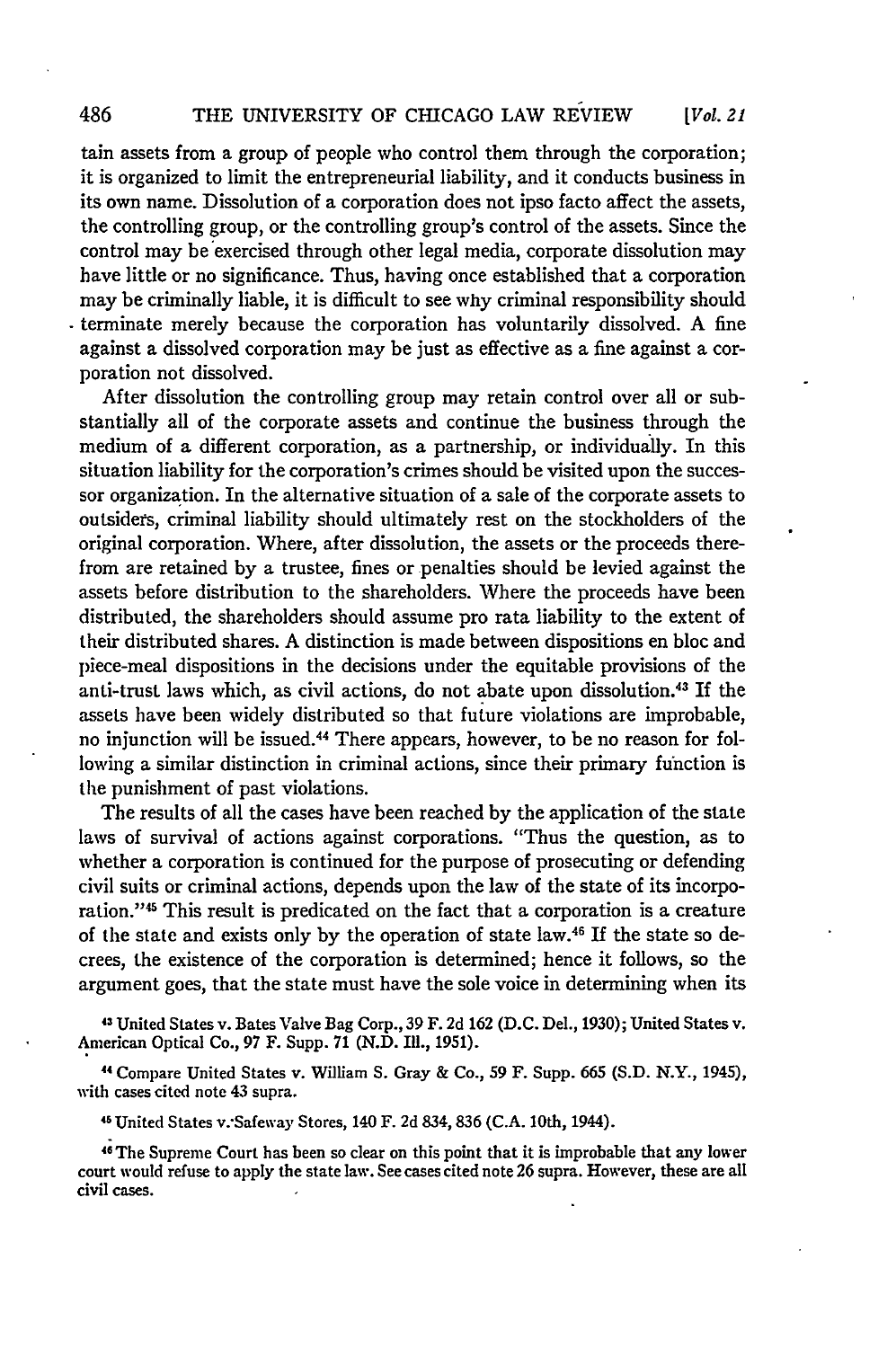# *19541* **COMMENTS**

creature has died sufficiently to be no longer criminally or civilly responsible.<sup>47</sup> In fact, however, upon voluntary dissolution the state usually determines only whether the corporation may still legally transact business as a corporation;<sup>48</sup> often the business is continued as a partnership or other unincorporated business venture, retaining the same name.<sup>49</sup> The question whether a corporation may continue to transact business should not be determinative of its continued criminal liability, and the policy for leaving this determination solely to the state appears doubtful.

The cases have applied the state law without serious discussion, and all the authorities cited involve civil rather than criminal actions. While Rule 17(b) of the Federal Rules of Civil Procedure<sup>50</sup> provides that in civil cases in the federal courts the state law controls the suability of dissolved corporations, there is no analogue to Rule 17(b) in the Federal Rules of Criminal Procedure.<sup>51</sup> Further, while the rule of *Erie v. Tompkins*<sup>52</sup> may establish a policy for the application of state law in most civil cases, that rule, again, does not apply to criminal actions arising solely under federal statutes.

There are good reasons against the application of the state law of survival of corporate actions in cases arising under federal statutory law. A state statute which permits a corporation by dissolution to escape federal liability may seriously limit the effect of federal statutes. The state should not be able to do indirectly what it cannot do directly.<sup>53</sup>

United States v. Leche<sup>54</sup> is the only authority to the effect that the state law does not apply in federal criminal proceedings. The case involved an indictment under the Connelly Hot Oil Act<sup>55</sup> which was returned before dissolution of the

47 The matter is usually not stated so starkly. In Oklahoma Gas Co. v. Oklahoma, 273 U.S. 257, 259 (1927) the Court reaches this conclusion: "But corporations exist for specific purposes  $\dots$  so that if the life of the corporation is to continue even only for litigating purposes, it is necessary that there should be some statutory authority for the prolongation."

**<sup>48</sup>**16 Fletcher, Cyclopedia of Corporations 8132 (1942).

49 In United States v. Safeway Stores, 140 F. 2d 834 (C.A. 10th, 1944), for instance, the same subsidiaries were owned after dissolution by the same parent corporation. The dissolution merely affected a simplification of the corporate structure in the Safeway hierarchy. The identical pattern occurred in United States v. Borden Co., 28 F. Supp. 177 (N.D. Ill., 1939). In Walling v. James Reuter, Inc., 321 U.S. 671 (1944), the corporation continued in business as an unincorporated entity, using the same name.

**<sup>50</sup>**28 U.S.C.A. Fed. Rules Civ. Proc. (1950).

**5118** U.S.C.A. Fed. Rules Crim. Proc. (1951). 52304 U.S. 64 (1938).

**53** In the field of bankruptcy, the federal courts have quite uniformly prevented dissolutions from affecting the paramount jurisdiction of the Federal Courts. The United States Bankruptcy Laws are "paramount." International Shoes Co. v. Pinkus, 278 U.S. 261 (1929). If the federal court has obtained jurisdiction, a subsequent dissolution by operation of state law will be ignored. Bache v. Louisiana Oil Ref. Corp., 97 F. 2d 445 (C.A. 5th, 1938); In re Adams & Hoyt Co., 164 Fed. 489 (N.D. Ga., 1908); In re Pacific Alloy & Steel Co., **299** Fed. 952 (C.A. 9th, 1924).

S4 44 F. Supp. 765 (E.D. La., 1942)..

**5549** Stat. 30 (1935), **15 U.S.C.A.** § **715** (1948).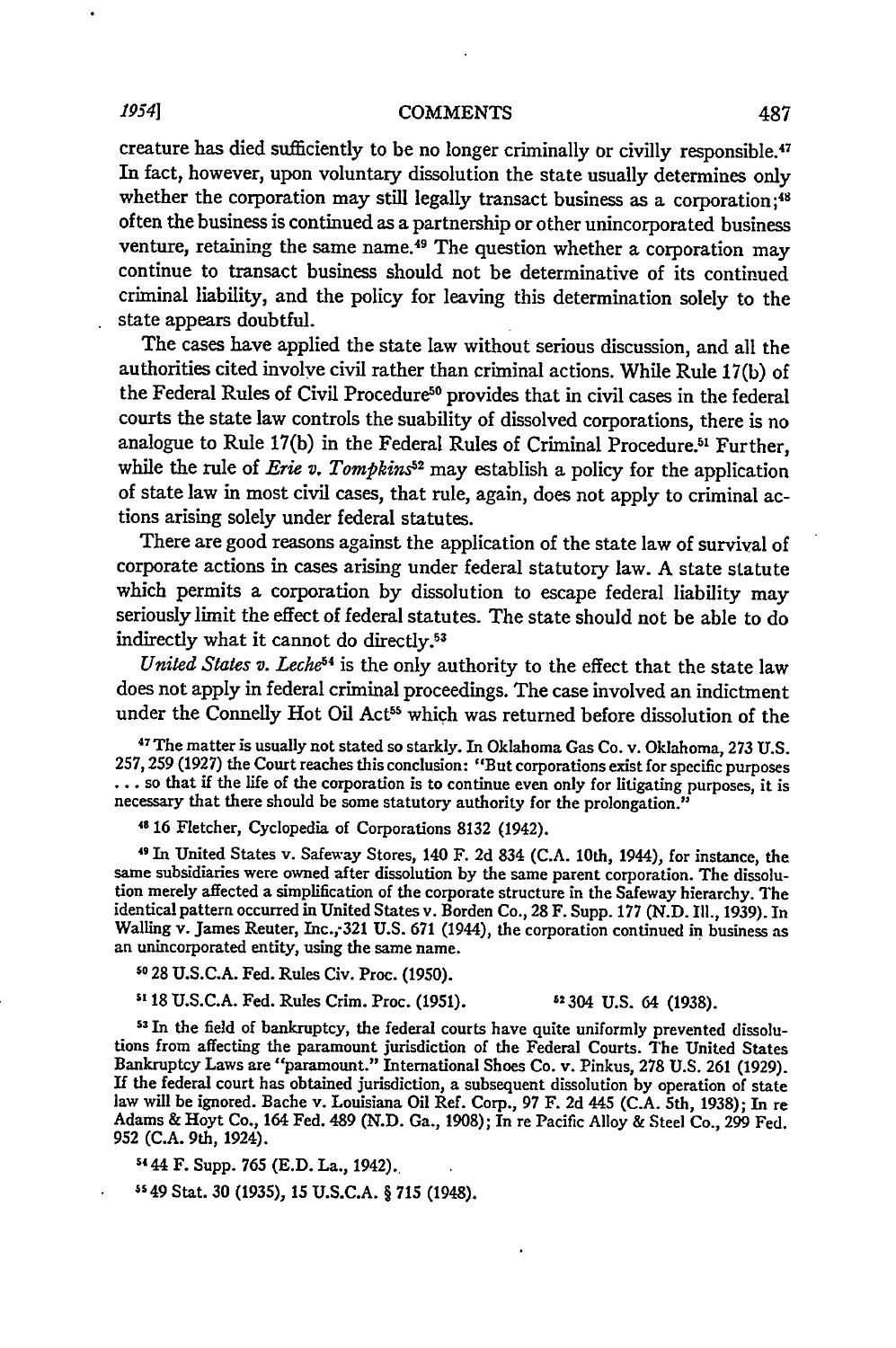corporate defendant. The Louisiana District Court refused to apply the Texas statute, and held the federal law controlling. Since it found no federal statutory law on the subject, the court, holding that "there is no federal general common law,"<sup>56</sup> applied the common law of 1790, and the action abated.<sup>57</sup>

It has been suggested<sup>58</sup> that a dissolution under state law should not bar prosecution of the corporation under the federal anti-trust laws. It is argued that since the federal statute is explicitly made applicable to corporations and since .it attempts to punish "every contract, combination... ," it constitutes an express statutory enactment superseding the state law on corporate dissolution and continuing the federal liability of the dissolved corporations. The courts, however, have not accepted this argument.

Since it is doubtful whether the *Safeway, Line Material,* and *Collier* cases will be overruled, the most feasible way of changing the present law appears to be by federal statute, expressly superseding state law and continuing federal liability after 'corporate dissolution. Such a statute should not meet with serious constitutional objection. Despite occasional dicta' to the contrary,<sup>59</sup> there should be little trouble in upholding its constitutionality under the plenary federal powers to regulate interstate commerce. To forestall possible arguments under the Due Process Clause, the statute might be limited to situations where the assets of the dissolved corporation remain substantially intact.

IV

It is difficult to determine the importance of the present loophole in the antitrust laws. To the corporation the practical expense and inconvenience of dissolution may be formidable, but if the sanctions are severe the corporation may still prefer this alternative. Since a successful anti-trust action by the government may be presented as evidence in private suits,<sup>60</sup> which do not abate upon dissolution,<sup>61</sup> the actual cost of a successful prosecution may be considerably greater than the criminal penalties involved. Where, however, individuals as well as the corporation are criminally charged, these individuals will remain liable notwithstanding the dissolution, and the action will be continued against them.

The effect of defeating an anti-trust prosecution becomes serious when the heavy burden and expense of preparing such actions are considered..In addition, effective relief to wronged parties may be impeded by the abatement of the

<sup>56</sup> Erie R. Co. v. Tompkins, 304 U.S. 64, 78 (1938).

**•** See Marcus, Suability of Dissolved Corporations, **58** Harv. L. Rev. **675, 676-83** (1945), for a criticism of the Leche case. The case has virtually no precedent value, having been decided **by** a District Court fully two years before the Safeway case.

**"Ibid.,** at **698 et** seq.

**"9** See Missouri ex rel. **Darr** v. Collins, 34 F. Supp. 549 (W.D. Mo., 1940).

**40 38** Stat. **731** (1914), **15 U.S.C.A. § 15 (1951),** and annotations.

**6l** Imperial Film Exchange v. General Film Co., 244 Fed. **985 (D.C. S.D.** N.Y., **1915).**

488